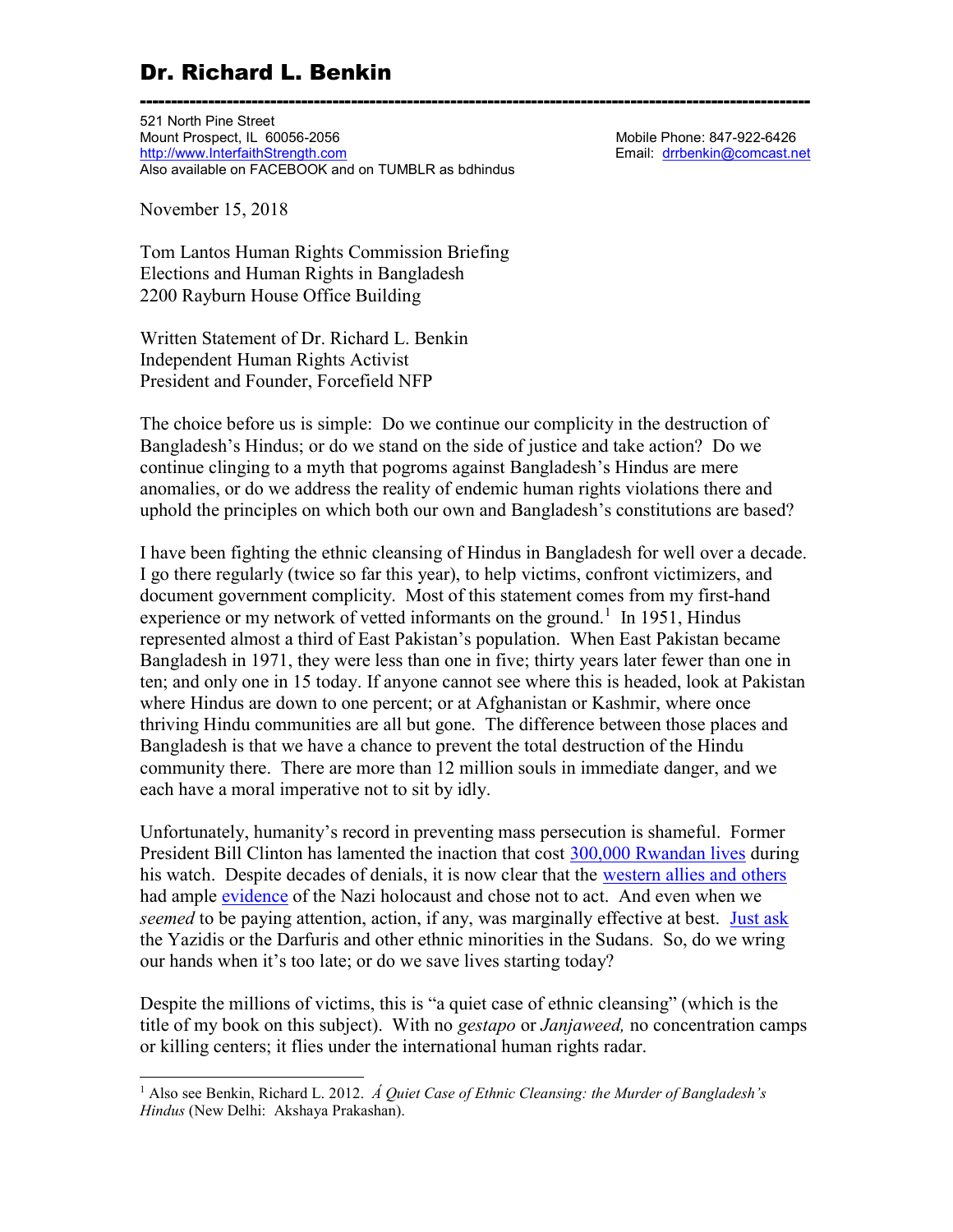521 North Pine Street Mount Prospect, IL 60056-2056<br>
http://www.InterfaithStrength.com<br>
Email: drrbenkin@comcast.net http://www.InterfaithStrength.com Also available on FACEBOOK and on TUMBLR as bdhindus WRITTEN STATEMENT TO THE US HOUSE TOM LANTOS HUMAN RIGHTS **COMMISSION** DR. RICHARD L. BENKIN NOVEMBER 15, 2018 PAGE 2

------------------------------------------------------------------------------------------------------------

Bangladesh is a friendly nation that publicly condemns human rights atrocities and calls itself an ally. It calls itself secular, though it has an official state religion; and I know a lot of people in the government. They are decent people who, I believe, share the values of religious freedom and equality that their constitution proclaims as national values. Their good intentions, however, have not been able to stop the atrocities; atrocities that only worsen as radical Islamists grow stronger there by the day. As former Congressman Bob Dold told the House in 2011, "Since 1947, 49 million Hindus in Bangladesh have gone missing." But what is that line (erroneously) attributed to Joseph Stalin? "One death is a tragedy, a million deaths a statistic." So I will put it into a relatable context.

- In December 2012, government officials and others abducted 23-year old Eti Biswas from Bagerhat in Southwestern Bangladesh. Her family was told to abandon its small piece of land and leave Bangladesh, that Hindus were not wanted there. They refused, even after police and other officials "encouraged" them to do so. Eti Biswas's violent abduction was the response. Her family pleaded with me to help recover their child. Earlier that same day—not more than 125 miles from where she was taken—Bangladeshi Home Minister Muhiuddin Khan Alamgir angrily denied any Hindu persecution in his country or the right of an American to raise the issue; but said if I encountered any evidence, I should sent it to him and he would "take care of the matter personally." I sent him extensive evidence on this abduction and asked for the help he promised. It never came, and Eti Biswas remains missing.
- That same year, human rights advocate Rabindra Ghosh and I trekked to a remote Hindu village in the far northern district of Dinajpur. No long before our arrival, a mob of over 100 Muslims attacked this village of 80 Hindu families after their imam claimed that Allah decreed that the land should be used for a mosque. The imam erroneously thought this is was fight between Hinduism and Islam. Yes, Muslims attacked the village, thought it was a Muslim religious duty, and were protected by a Muslim government with Islam as its official state religion. At the same time, the only thing standing between the village and another pogrom was four Muslim police, who told me that while the attackers threaten to "return and finish the job," they would have to get through them first. They go there on their own time as frequently as they can because, they told me, "the government will do nothing." And they were worried for the villagers.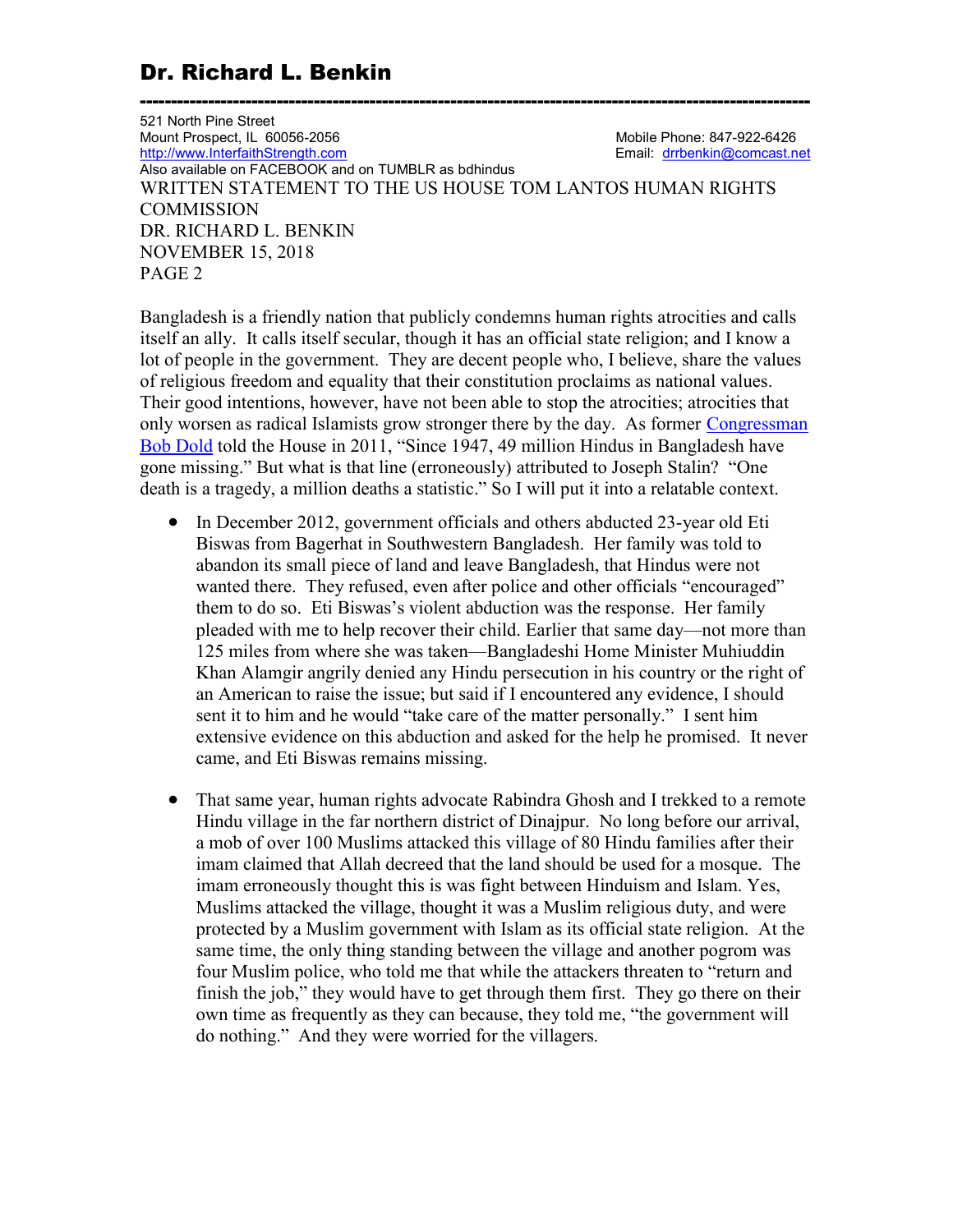521 North Pine Street Mount Prospect, IL 60056-2056 Mount Prospect, IL 60056-2056 Mobile Phone: 847-922-6426<br>http://www.InterfaithStrength.com Mobile Phone: 847-922-6426 http://www.InterfaithStrength.com Also available on FACEBOOK and on TUMBLR as bdhindus WRITTEN STATEMENT TO THE US HOUSE TOM LANTOS HUMAN RIGHTS **COMMISSION** DR. RICHARD L. BENKIN NOVEMBER 15, 2018 PAGE 3

------------------------------------------------------------------------------------------------------------

There are those who seem to have difficulty finding examples of government complicity in anti-Hindu persecution. For their benefit, here is what I experienced directly in just two days this March.

- o I got a call to defend a very old and poor Hindu temple in Dhaka. It was facing escalating threats and attacks from Muslim mobs, and the police refused even to take their calls. My team and I intervened to hold off the attack, and then confronted the local police. They had no excuse for their inaction, tried to claim ignorance although I saw police in the temple area; and finally agreed to post armed security at the temple.
- o That same evening, I was called to a Hindu home that had been looted and ransacked by a Muslim mob that day with special animus toward the family prayer room and its deities. The family, having escaped the violence, returned to see if they could salvage anything; but they couldn't. The police got wind that I was coming and posted guards. But the police head and others could not explain to me how this sizeable mob was able to ransack this home, located right in the capital, for over four and a half hours in broad daylight without any police intervention.
- o The next day, Rabindra Ghosh and I went with another Hindu family whose land was seized violently two years prior with police taking no action against the usurpers or defending the rightful owners. After extensive talks and legal efforts, we got the Hindu owners their land.

I asked myself if any of that would have happened were I not there; and, sadly, history tells us it would not. In August, I gave United States (US) State Department evidence of 23 targeted, anti-Hindu attacks in Bangladesh during the first seven months of this year alone. All were validated by at least two independent witnesses, and all were allowed to proceed with impunity. Despite knowledge of specific criminals involved, Bangladeshi did not act. (The material submitted to State is attached to and is part of this statement.)

In what kind of situation does justice depend on some guy from halfway around the world being present and the government not wanting to anger America that day? The victims were Hindu; the perpetrators Muslim. A nation with the noblest of constitutional sentiments about religious equality is empowering a religious majority to savage a religious minority. Whether that is intentional or not is immaterial to the victims. How large a percentage among the majority participate in this persecution likewise is immaterial to the fact that persecution takes place with impunity.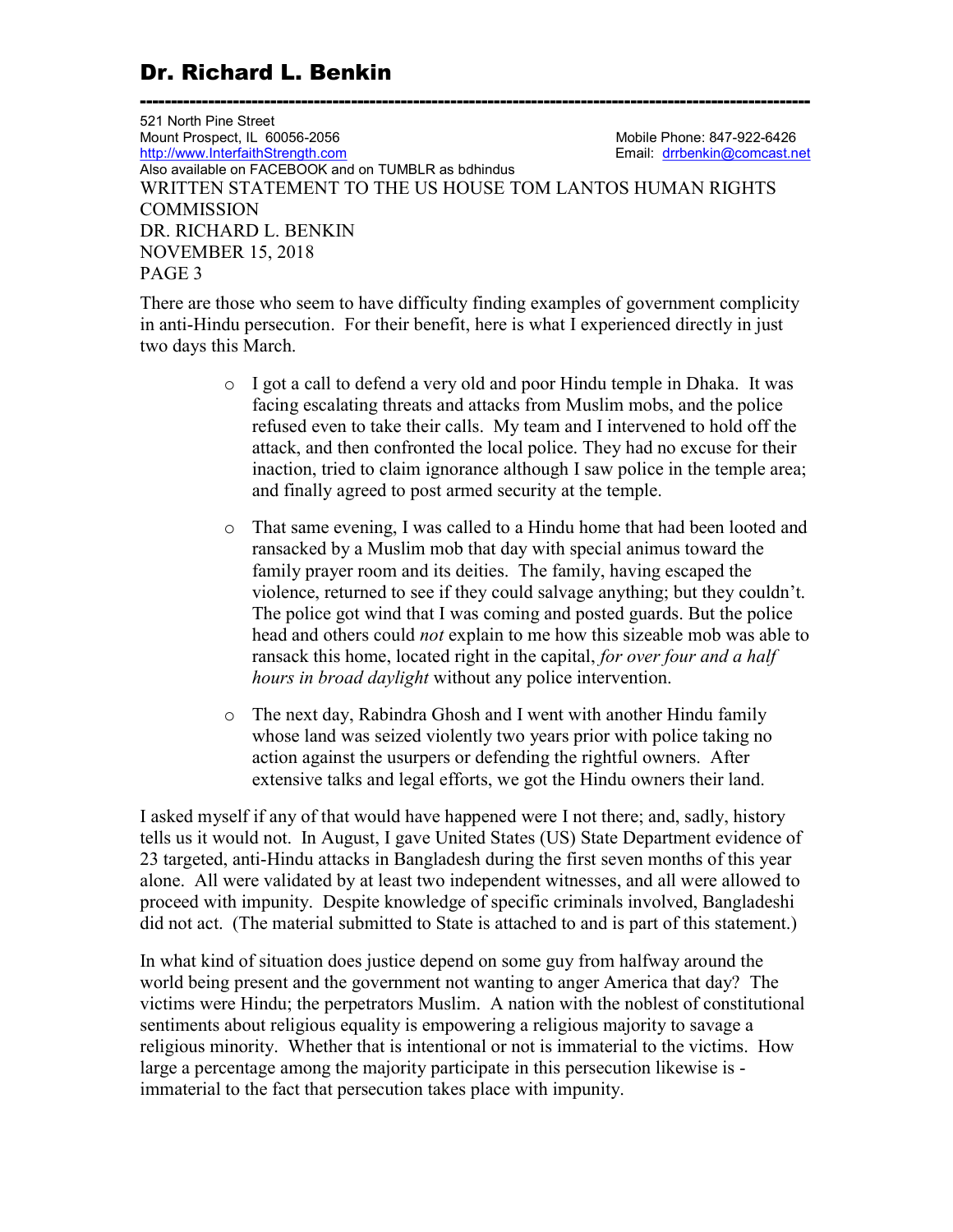521 North Pine Street Mount Prospect, IL 60056-2056 Mount Prospect, IL 60056-2056 Mobile Phone: 847-922-6426<br>http://www.InterfaithStrength.com Mobile Phone: 847-922-6426 http://www.InterfaithStrength.com Also available on FACEBOOK and on TUMBLR as bdhindus WRITTEN STATEMENT TO THE US HOUSE TOM LANTOS HUMAN RIGHTS **COMMISSION** DR. RICHARD L. BENKIN NOVEMBER 15, 2018 PAGE 4

------------------------------------------------------------------------------------------------------------

My concern was heightened as multiple police officials told me they were facing the same problems faced by their predecessors and that their successors will face because no government does anything that empowers them to change this terrible situation. And all of this makes the immediate threat facing over 12 million Bangladeshi Hindus serious.

During every major Bangladeshi election, Hindus have been victims of targeted violence. If the perpetrators came solely from the ranks of radical Islamists, it would be a simple problem to cure. If the perpetrators were acting against the interests of parties in power, the latter would respond in force. If it was something that Bangladeshi leaders wanted to prevent, they would have taken action to prevent it. What actions have they taken to prevent Hindus from facing a similar fate this year, as national elections loom?

Although Bangladeshi officials have given me "assurances that everything will be done" to prevent the violence, Hindus there tell me they've heard that before, and they have not seen anything different this year. In March, I urged the Hindu community there to work with local police on self-defense, especially early warning of attacks. When I returned in September, I was told that the police rebuffed suggestions. There already has been serious anti-Hindu violence in Rangpur district. Muslim leaders there encouraged a crowd to avenge their faith, claiming that one of the Hindu villagers posted a statement on Facebook "insulting the prophet Mohammad." The accusation turned out to be false. The alleged perpetrator had long ago left the village and, regardless, did not have the skills needed to leave the alleged post. That, however, is beside the point as there is no way to normalize such a violent and unrestrained reaction to the allegation. That reaction involved "tens of thousands" of attackers overrunning the village and committing multiple crimes, including beatings, arson, and looting. Some villagers have alleged sexual assault as well, but I have not been able to confirm that as of this writing. I can confirm criminals responsible for the attack have not been arrested, nor do members the Hindu community expect them to be. The Rangpur incident shows why Bangladesh's Hindus live in fear and expect no justice from this or any other Bangladeshi government.

Some members of the current government have asked me to "give them time" and wait until after the elections to address the matter of anti-Hindu persecution; but whether or not I can wait means nothing. Bangladesh's Hindus cannot. That this government—a group of decent people—understand this to be a political matter only underscores our moral obligation to act. For we know that when governments enable human rights violations, they cease to be "internal matters" and require action by others. So what must we do?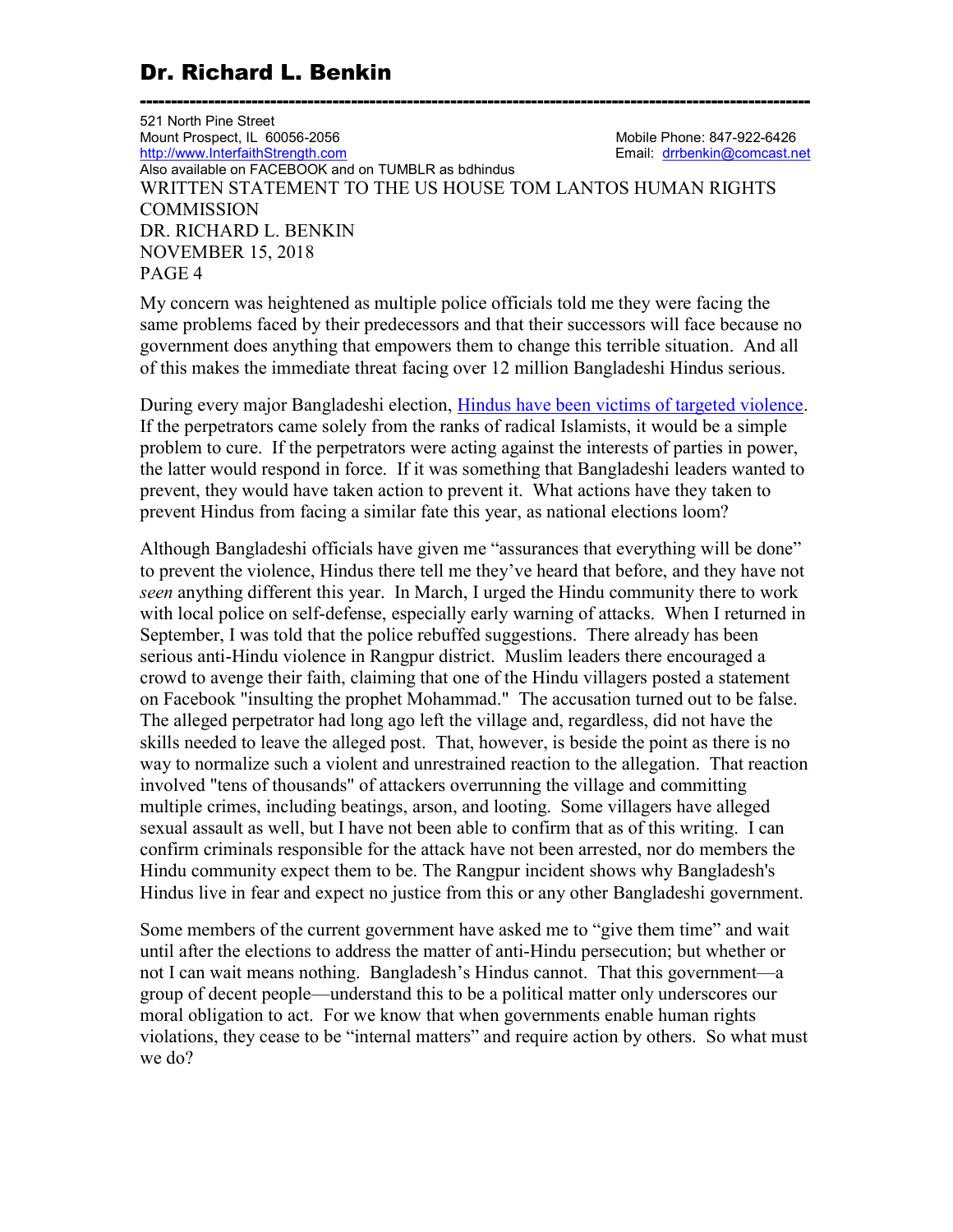521 North Pine Street Mount Prospect, IL 60056-2056 Mount Prospect, IL 60056-2056 Mobile Phone: 847-922-6426<br>http://www.InterfaithStrength.com Mobile Phone: 847-922-6426 http://www.InterfaithStrength.com Also available on FACEBOOK and on TUMBLR as bdhindus WRITTEN STATEMENT TO THE US HOUSE TOM LANTOS HUMAN RIGHTS **COMMISSION** DR. RICHARD L. BENKIN NOVEMBER 15, 2018 PAGE 5

------------------------------------------------------------------------------------------------------------

The Bangladeshi government is correct in calling itself a friend, and we owe it to our friends to help them overcome their inability to stop these atrocities. While doing it, we help them stop the growing power of radical Islamists in Bangladesh. More than the right thing to do, it also in the interest of both the United States and Bangladesh.

In 2016, Bangladeshi ambassador to the United States, Mohammad Ziauddin, admitted to former Congressman Dold and me that Hindus did face persecution in his country, then added that it was too poor to do anything about it. Dold's response: "We want to help you solve your problems. We can be most effective by focusing first on one specific thing: preventing further election time violence against Hindus in Bangladesh.

Our previous ineffectiveness with Bangladesh starts with our willingness to stop at hopeful words, like those "assurances" I was given. From my discussions with police on the ground, constitutional lawyers in Bangladesh, and others, it is clear that the Bangladeshi government has the resources to stop the election-time violence. I am not sure it has the will. Political considerations appear to trump moral ones.

### The United States must make it explicit that it will hold the Bangladeshi government responsible for sectarian violence both before and after the election; that words are not enough. The United States will judge the Bangladeshis by actions and effect.

At the very least, we should tell the Bangladeshi government we expect several actions.

- Those responsible for the Rangpur pogrom and other attacks are arrested and prosecuted, and this would include organizers and inciters, not only participants.
- Police and other government officials that participate in cover ups or otherwise do not take action against perpetrators be sacked.
- And that it make clear to all that the government of Bangladesh will not allow these actions.

If the government claims that it does not have the resources to take these actions, the United States can help. It is key to a successful Bangladeshi economy that is inordinately dependent on garment exports; US citizens are its best customers. US importers/retailers will not want to be associated with a government that refuses to stop sectarian violence. There also is bi-partisan precedent for considering religious freedom and human rights in trade and other foreign policy: the International Religious Freedom Act (passed during the Clinton administration) and foreign policy actions of the Trump administration.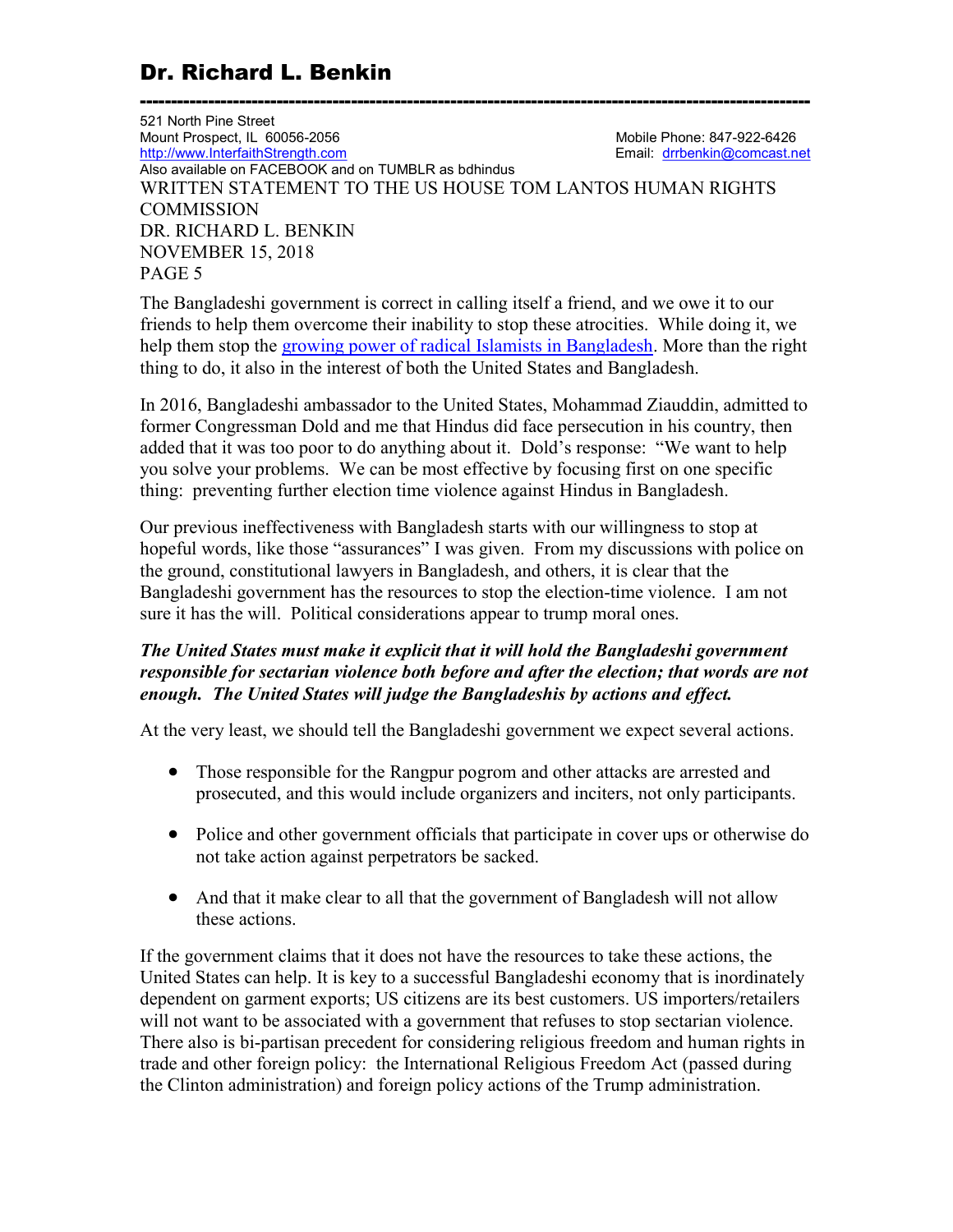------------------------------------------------------------------------------------------------------------ 521 North Pine Street Mount Prospect, IL 60056-2056 Mount Prospect, IL 60056-2056 Mobile Phone: 847-922-6426<br>http://www.InterfaithStrength.com Mobile Phone: 847-922-6426 http://www.InterfaithStrength.com Also available on FACEBOOK and on TUMBLR as bdhindus

### WRITTEN STATEMENT TO THE US HOUSE TOM LANTOS HUMAN RIGHTS **COMMISSION** DR. RICHARD L. BENKIN NOVEMBER 15, 2018 PAGE 6

Tariffs can be imposed on Bangladeshi imports and put in a fund to help Bangladesh enforce its own laws and constitutional principles. Aid can be withheld and earmarked for the same purpose to help save Bangladeshi lives.

 Bangladesh is also one of the largest contributors of United Nations (UN) Peacekeeping troops, funding largely by US taxpayers. Is our own government serving us well if it uses our money to enable persecution? Perhaps if Ambassador Ziauddin is right, we should revoke those peacekeeping positions so the personnel can be used to end sectarian violence at home.

It will have an impact. In 2007, I was in Bangladeshi during a military coup. After the coup, I spoke with some members of the military who told me that fear of losing those peacekeeping troops was the final motive for their action.

With the trade and peacekeeping items on the table, Bangladesh likely will take the action needed to stop the immediate violence against Hindus an unprecedented and courageous action by the current government there, and the people of the United States will have been partners in it. It will usher in a new era in US-Bangladesh relations and create new dynamics in regional cooperation in fighting radicals.

Not long ago, we had very public debate here about who we are as a nation and what that means. The Saudis had murdered a journalist at their Istanbul consulate, and Saudi officials were culpable. But Saudi Arabia is a very important ally, both financially and geo-politically. The question was: Do we take a stand against our friends' human rights violations, or do we look the other way *because* they are our friends? In the end, we had to stand for human rights, even if doing so would anger a friend. In the end, we decided that the United States of America could not be the United States of America if we looked the other way because it served our immediate interests.

We face the same challenge today. Another friend has enabled massive human rights violations for decades. In this case, however, not merely one person has been victimized, but millions have; and millions *remain* at risk. Are their lives any less precious than that of the Saudi journalist? In contrast to last month's hue and cry over Mr. Khashoggi, stands our decades-long silence about these millions. Thus far, we have looked the other way. So, what are we going to do? Do we help our Bangladeshi friends do the right thing, or do we deny our basic American decency with a wink and a nod and be complicit in the destruction of Bangladesh's Hindus? Thank you.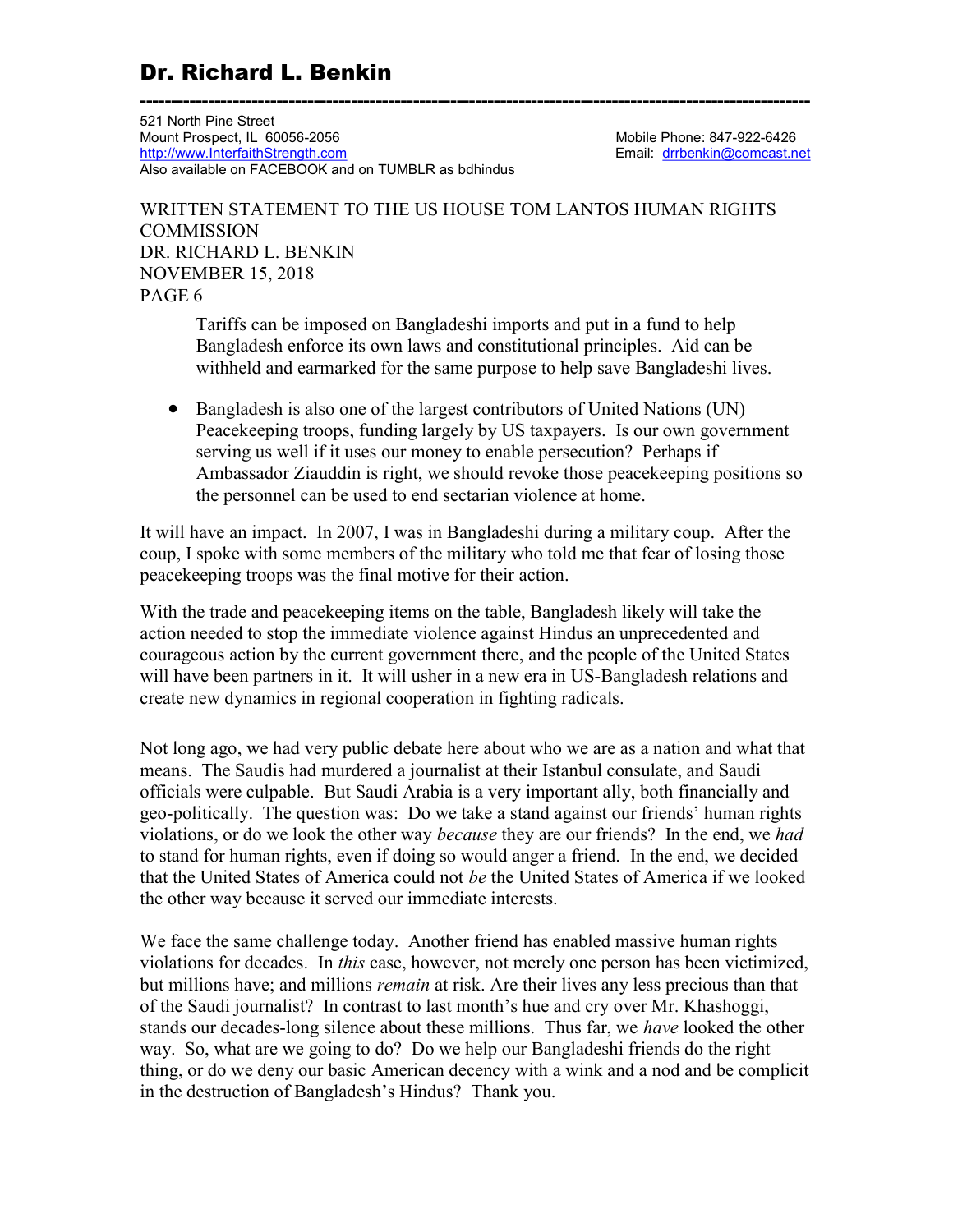### **2018 Confirmed Human Rights Violations By Bangladesh against Hindus**

|           |                                                                                                                      |                                                                                                                        |                                                     |                                                                          |                                                                                                                                                                                                                                                                                               |                                                                                                                                                                                                                                                                                                                                                                                                                                                                                                                                                                                                                                                                                                                                                      | <b>Damage to Persons and</b>                                                                                                                                                                                                                                                                                                                                                                                                                                               | Witnsses (at least two                                                                 |                                                                                                                                                                                                                                                                                                                                                                                                                                                                                                                                                                                                                                                                                                                                                                                                                                       |
|-----------|----------------------------------------------------------------------------------------------------------------------|------------------------------------------------------------------------------------------------------------------------|-----------------------------------------------------|--------------------------------------------------------------------------|-----------------------------------------------------------------------------------------------------------------------------------------------------------------------------------------------------------------------------------------------------------------------------------------------|------------------------------------------------------------------------------------------------------------------------------------------------------------------------------------------------------------------------------------------------------------------------------------------------------------------------------------------------------------------------------------------------------------------------------------------------------------------------------------------------------------------------------------------------------------------------------------------------------------------------------------------------------------------------------------------------------------------------------------------------------|----------------------------------------------------------------------------------------------------------------------------------------------------------------------------------------------------------------------------------------------------------------------------------------------------------------------------------------------------------------------------------------------------------------------------------------------------------------------------|----------------------------------------------------------------------------------------|---------------------------------------------------------------------------------------------------------------------------------------------------------------------------------------------------------------------------------------------------------------------------------------------------------------------------------------------------------------------------------------------------------------------------------------------------------------------------------------------------------------------------------------------------------------------------------------------------------------------------------------------------------------------------------------------------------------------------------------------------------------------------------------------------------------------------------------|
| Date      | <b>Location</b>                                                                                                      | <b>Victim Name(s)</b>                                                                                                  | Age/Sex                                             | Offense(s)                                                               | Offender(s)                                                                                                                                                                                                                                                                                   | <b>Narrative: What Happened</b>                                                                                                                                                                                                                                                                                                                                                                                                                                                                                                                                                                                                                                                                                                                      | <b>Property</b>                                                                                                                                                                                                                                                                                                                                                                                                                                                            | sources)                                                                               | Government Involvement, Inaction, specific reaction                                                                                                                                                                                                                                                                                                                                                                                                                                                                                                                                                                                                                                                                                                                                                                                   |
| 1/2/2018  | Village: Party Kuchilar<br>Par, Demra Police station<br>Dhaka Division,<br>Bangladesh                                | Kalachand Mondal.<br>Prodip Mondal, Sajib<br>Mondal, Shourav<br>Mondal, Maloti Rani<br>Mondal                          | Four males, one<br>female                           | and seizure, abuse of Union), Mohammad<br>ower, assault                  | Mohammad Ratan (Local<br>Chairman of Demra<br>Atique                                                                                                                                                                                                                                          | In January 2018, the chairman of Demra Police station within Dhaka City forcibly<br>entered the victims' property, threatened the victims with violence, and kicked them ou<br>of their own property. The victims approached police various occasions [RB: at least<br>through April], but the police took no action; forcing them to take shelter at Nondipara<br>within Khilgaon police station of Dhaka District. In the meantime, the land grabbers<br>forged some (backdated) documents and took possession of the land. [RB: The<br>anufature and sale of fraudulent documents is widespread in Bangladesh, as I have<br>een for myself. Police, often knowing their origin, accept them as genuine to cover<br>heir lack of law enforcement.] | Land remains in possession of the land<br>grabbers; Hindu victims have no<br>recourse and are living an<br>npoverished life away from their<br>home                                                                                                                                                                                                                                                                                                                        | y perpetrators, police, and<br>thers.                                                  | BDMW; legal actions; admission Police have given BDMW "assurances" that Hindu victims' rights will be<br>protected, but have taken no action in that regard. [RB: This is extremely<br>widespread in Bangladesh, and I have seen it directly on multiple occasions.]                                                                                                                                                                                                                                                                                                                                                                                                                                                                                                                                                                  |
|           | Khankhanabad Union                                                                                                   | Prodip Bala Jaladas                                                                                                    |                                                     |                                                                          | Md. Selim (35), Abdur                                                                                                                                                                                                                                                                         |                                                                                                                                                                                                                                                                                                                                                                                                                                                                                                                                                                                                                                                                                                                                                      |                                                                                                                                                                                                                                                                                                                                                                                                                                                                            |                                                                                        |                                                                                                                                                                                                                                                                                                                                                                                                                                                                                                                                                                                                                                                                                                                                                                                                                                       |
| 1/5/2018  | Ward No.1 - Banskhali<br>P.S., District-<br>Chittagong.Bangladesh                                                    | Roba Jaladas, Subrata<br>Jaladas, Subash Jaladas,<br>and 11 others                                                     | Multiple of both                                    | Iomes ransacked and<br>looted; physical<br>attacks                       | Rahim (Rony) 19, Md.<br>Romon (15), and 12<br>others                                                                                                                                                                                                                                          | Perpetrators ransacked minority homes, mostly Hindu fishermen twice. Minority<br>victims (including over eight woman and children) injured, valuables looted valuables;<br>nost of the injured were admitted to local hospital at Banskhali.                                                                                                                                                                                                                                                                                                                                                                                                                                                                                                         | Note hospitalization, looted valuables<br>Tremendous anxiety, insecurity among<br>Hindu community.<br>and returned to owner, however                                                                                                                                                                                                                                                                                                                                       | BDMW; Daily Azadi of 1/7/18                                                            | Some arrests, most perpetrators never arrested; no punishment for "arrested."<br>Attackers threatened BDMW rights investigators with impunity.                                                                                                                                                                                                                                                                                                                                                                                                                                                                                                                                                                                                                                                                                        |
| 1/13/2018 | Nagar Joar of Sonargaon<br>Upazila of Narayanginj<br>District, Dhaka Division<br>Bangladesh                          | Shri Liton Kumar Saha<br>Anita Rani Saha (70),<br>Shova Rani Saha (50),<br>Vhalobasa Saha (50),<br>Titu Rani Saha (40) | Multiple<br>genders/ages<br>noted in<br>parentheses | and seizure;<br>eligious desescration                                    | Abdul Wahab, Md.<br>Jamal, Quamrul Islam,<br>and Ayesha Begum<br>Ad.Mostafa Munshi.                                                                                                                                                                                                           | Muslim perpetrators with the help of local Union Parishad Chairman trespassed into th<br>house of Shri Liton Kumar Saha, demolished the structures thereon, desecrated their<br>personal puja house, damaged utensils and other valuables, looted movable properties<br>value 150,000 BDT), and forcibly occupied their house and lands without any lawful<br>authority.                                                                                                                                                                                                                                                                                                                                                                             | victims traumatized and minority<br>community remains fearful of further<br>land seizures, which continue; some<br>rectified, most not. (See next<br>ncidents.)                                                                                                                                                                                                                                                                                                            | <b>BDMW</b> : victim testimony                                                         | Male perpetrators arrested                                                                                                                                                                                                                                                                                                                                                                                                                                                                                                                                                                                                                                                                                                                                                                                                            |
| /16/2018  | Bashpur (Balapara), P.S.<br>Madhukhali, District-<br>Faridpur, Dhaka Division<br>Bangladesh                          | Sunil Biswas, Subal<br>Biswas, Kamona<br>Biswas, Momota Rani<br><b>Biswas</b>                                          | Multiple of both<br>to age 72                       | Arson, murder of<br>ivestock                                             | Rahman Munshi, Rahin<br>Munshi @ Alemmoni,<br>Md.Enamul Munshi, Mo<br><b>Bipul Sheikh</b>                                                                                                                                                                                                     | about 3am, perpetrators used petrol and other material to set fire to victims' animal<br>heds. One Shymol Debnath awoke and saw the named perpetrators fleeing from the<br>pot. Shree Subal Biswas tried to extinguish fire but his hand was also injured and in<br>he meantime they saw livestock burned to death                                                                                                                                                                                                                                                                                                                                                                                                                                   | Cost of murdered livestock per<br>rictims: Cow, calf, two goats<br>180,000 BDT); also destroyed<br>armer's output of onions.                                                                                                                                                                                                                                                                                                                                               | <b>DMW</b> ; eyewitness                                                                | Two perfunctory arrests, released. No further action; no help for injured<br>livestock or protection of victims. Purpose of action to intimidate Hindus to<br>vacate lands. Details available.                                                                                                                                                                                                                                                                                                                                                                                                                                                                                                                                                                                                                                        |
| 1/19/2018 | Chandra Khola.<br>Borakhali, PS.<br>Nobabgonj, Dhaka<br>Division, Bangladesh                                         | Lal Chand Bepari                                                                                                       | Male/32                                             | Murder                                                                   | Hafiz Bhiya, Mofzel<br>Bhuiya, Md. Minar,<br>Zahangir son of Jibon<br>Bhuiya, Ridhoy son of<br>Sanowar Chowdhury,<br>Sajib son of Kashem, Al-<br>Amin son of<br>Monir@Monu                                                                                                                    | At about 6:30pm, the perpetrators forcibly entered the victim's home and attacked him<br>with deadly weapons, including iron rods, chapati, ram dao, haturi, and lathis. They<br>acked him to death and dumped the corpse 50 yards from the home, near the family's<br>rable lands, which the perpetrators wanted to seize as part of continuous land grabbing<br>rom Hindus that proceeds with relative impunity                                                                                                                                                                                                                                                                                                                                    | Young man murdered                                                                                                                                                                                                                                                                                                                                                                                                                                                         | BDMW; eyewitness (victim's<br>nother); Daily Ittefaq (2/12/18)                         | Victim's mother filed a complaint, and police took her son's body for a post<br>mortem; but never took action against the murderers. Rather, according to the<br>victim's mother, some of the perpetrators pressured to drop the murder<br>allegation. This has left her frightened, especially since her son's murderers<br>(though known) are allowed to roam freely. Despite police comments they have<br>taken no action against the murderers; which has strengthened the perception<br>that crimes against HIndus can proceed with impunity. Community members<br>are frightened                                                                                                                                                                                                                                                |
| 1/20/2018 | Deobogh(Bhuiyarbag)<br>within Fatullah Police<br>station of Narayangonj<br>District, Dhaka Division<br>Bangladesh    | Multiple members of<br>Dey family                                                                                      | Multiple of both                                    | and seizure;<br>eligious desescration                                    | Abdus Salam, President<br>of Narayangonj District<br>Journalist Union (NUJ),<br>others: local authorities                                                                                                                                                                                     | Despite court order to return vested property of victims, perpetrator seized land, refused<br>o vacate with help of local authorities. (Details available upon request.)                                                                                                                                                                                                                                                                                                                                                                                                                                                                                                                                                                             | Victims' property remains in hands of<br>perpetrator with local government<br>backing.                                                                                                                                                                                                                                                                                                                                                                                     | <b>SDMW</b> : court orders                                                             | Government has supported the criminal; refused to enforce court order in favor<br>of Hindu victims                                                                                                                                                                                                                                                                                                                                                                                                                                                                                                                                                                                                                                                                                                                                    |
| 2/4/2018  | Bahadurpur Topoban<br>Ashram, Monirampur<br>Upazila of Jessore<br>District, Khulna Divisio<br>Bangladesh             | Shri Goutam Kumar Das<br>(principal of temple),<br>Rajen Das, Sujit Singh<br>Nomita Rani Das,<br>Chandi Charan Das     | Three male; two<br>female (ages 27-<br>55)          | Criminal tresspass,<br>eligious desecration<br>ssault, possibly<br>urder | Mohammad Enamul<br>Hossain, Idrish Ali,<br>Shafiullah, Alim Hossai<br>Md. Habibullah, Md.<br>Mizanur Rahman,<br>Md.Arif Hossain,<br>Md.Abdul Kader,<br>Md.Asmat Ali, Md.Neser<br>Ali, Md. Siddique,<br>Md.Shafiqul, Md.Billal,<br>Md. Rahim, Samar Saker,<br>and 30-40 unknown<br>erpetrators | At about 8.45 p.m. a number of perpetrators armed with lathi, kirish, dao and country-<br>nade bamboo weapons attacked Hindu Shevasram (TOPOBAN ASHRAM). They<br>inlawfully trespassed into the Topoban Ashram and asked the Principal Shri Goutam<br>umar Das why they (Hindus) prevented water from irrigating fisheries within the<br>ocality. The conversation became heated with accusations by the perpetrators, who<br>hen began beating the Principal of the Ashram and others. The victims were sent to<br>earest Jessore General Hospital for reatment. Physicians said the Hindu principals's<br>ondition was critical.                                                                                                                   | BDMW was informed by the<br>ohysician that the injury to the<br>rincipal was fatal.                                                                                                                                                                                                                                                                                                                                                                                        | Muliple eyewitnesses; BDMW;<br>locumentation from MD and<br>snital                     | The fishery adjacent to the Ashram was the only income source for the temple,<br>and Hindu community members believe that was the real reason for the attack,<br>and that it was intended to impoverish the Ashram so it would abandon the<br>land. Medical treatment was inadequate according to medical experts; and<br>while police arrested eleven suspects, all were released after two days with no<br>iurther action.                                                                                                                                                                                                                                                                                                                                                                                                          |
| 2/13/2018 | Ward No. 9<br>Mohammadpur UNION<br>of Senbagh Upazila of<br>Noakhali District,<br>Chittagong Division,<br>Bangladesh | Sree Sree Rakka Kali<br>Mandir; i.e., Hindu<br>community                                                               | ${\rm N/A}$                                         |                                                                          | Religious desecration; Unknown at the time of<br>ubmission                                                                                                                                                                                                                                    | Jnknown perpetrators unlawfully entered Kali Temple at Mohammadpur Union on<br>13th of Feb at night (6-7pm), demolished five deities, desecrated the temple, set fires in<br>t, and fled. In the morning Loni Bala Das discovered the desecration when she went to<br>clean the Temple; a nighbor also testified to the desecration.                                                                                                                                                                                                                                                                                                                                                                                                                 | l'emple desecrated; wooden deities<br>lestroyed; Hindu community unable to<br>rebuild and fearful of further attacks.<br>Cost not estimated.                                                                                                                                                                                                                                                                                                                               | <b>BDMW</b> ; eyewitnesses; Bangla<br>Fribune (2/15/18)                                | Police shown damage; said they would take action but have not done so.<br>Small community, easy to find perpetrators; not done by police.; hence, Hindu<br>ommunity remains fearful of more attacks due to impunity.)                                                                                                                                                                                                                                                                                                                                                                                                                                                                                                                                                                                                                 |
| 2/17/2018 | Moghadia (Hindu Para)<br>Bhagaban Master Bari<br>within Mirsarai Upazila<br>of Chittagong Division,<br>Bangladesh    | Anupam Palit, Baby<br>Rani Dev                                                                                         | Male (62); Female<br>(50)                           | Arson                                                                    | Unknown at the time of<br>submission                                                                                                                                                                                                                                                          | Perpetrators set fire on the Hindu houses at Moghadia (Hindu Para) Bhagaban Master<br>Bari within Mirsarai Upazila of Chittagong District on 17.02.2018 at about 2 a.m. to<br>3.a.m. Local Chairman of Union Parishad involved.                                                                                                                                                                                                                                                                                                                                                                                                                                                                                                                      | Iwo houses belonging to Hindus have<br>een burnt to ashes on the same night<br>Despite efforts by local residents (no<br>help from authorities), the fire could<br>not be extinguished. The owners were<br>in the city of Chittagong at the time,<br>which is the only reason they were not<br>narmed during the blaze. Contents of<br>he house (sofa sets, wooden Almirah,<br>wooden furniture, chair, tables, other<br>mportant clothes and accessories)<br>were gutted. | <b>BDMW</b> ; multiple eyewitnesses<br>at least two dozen; names of<br>nost available) | Per human rights attorney and BDMW founder, Rabindra Ghosh: I have also<br>discussed with the local Ubnion Parishad Chairman Md.Zahangir over his<br>mobile (No.01829807721). He was annoyed with our intervention and rebuked<br>me with ugly languge and wanted us to leave the place. I have also reported his<br>ugly behavior to the local administration but the local administration could<br>nothing. I have also talked with the local Minister Engineer Mosharaff Hossain<br>of his constituency who assured me that he would visit the house of the victim;<br>and gave him to understand that the local administration did not help us even<br>the officer in charge of Mirsarai Police station did not entertain any first<br>information report from the victim nor he himself lodged any case against<br>perpetrators. |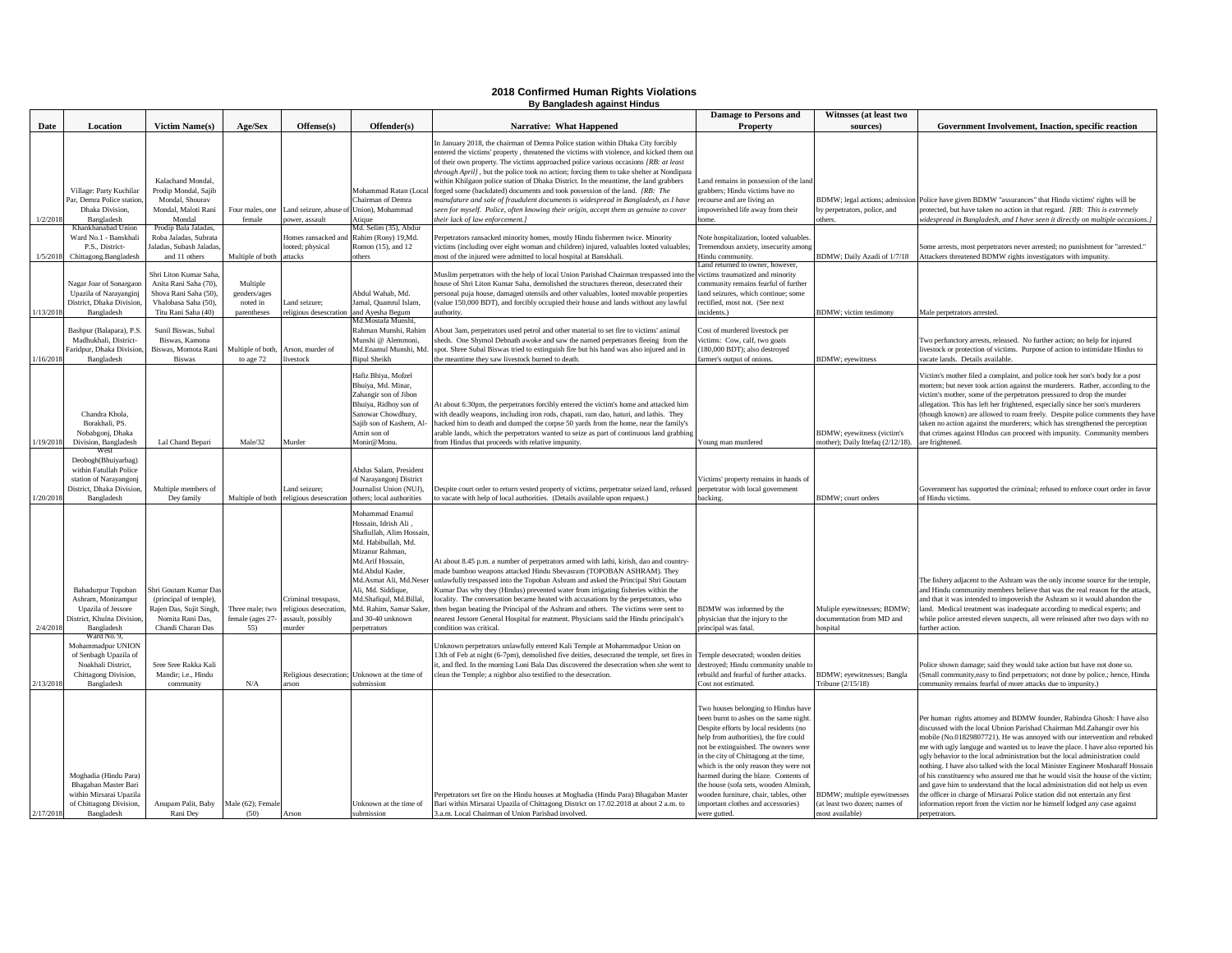|           |                                                       |                                         |                                  |                                    |                                            |                                                                                                                                                                                    | Rabindra Ghosh stated and                                                         |                                                                     |                                                                                                                                                                     |
|-----------|-------------------------------------------------------|-----------------------------------------|----------------------------------|------------------------------------|--------------------------------------------|------------------------------------------------------------------------------------------------------------------------------------------------------------------------------------|-----------------------------------------------------------------------------------|---------------------------------------------------------------------|---------------------------------------------------------------------------------------------------------------------------------------------------------------------|
|           |                                                       |                                         |                                  |                                    |                                            |                                                                                                                                                                                    | documented in writing to me: "The                                                 |                                                                     |                                                                                                                                                                     |
|           |                                                       |                                         |                                  |                                    |                                            |                                                                                                                                                                                    | Officer in Charge of Fatullah Police                                              |                                                                     |                                                                                                                                                                     |
|           |                                                       |                                         |                                  |                                    |                                            |                                                                                                                                                                                    | station was Mohammad Kamal who                                                    |                                                                     |                                                                                                                                                                     |
|           |                                                       |                                         |                                  |                                    |                                            |                                                                                                                                                                                    | first of all did not act in favour of                                             |                                                                     |                                                                                                                                                                     |
|           |                                                       |                                         |                                  |                                    |                                            |                                                                                                                                                                                    | Hindus of this Temple. After our                                                  |                                                                     |                                                                                                                                                                     |
|           |                                                       |                                         |                                  |                                    |                                            |                                                                                                                                                                                    | arrival and face to face to the                                                   |                                                                     |                                                                                                                                                                     |
|           |                                                       |                                         |                                  |                                    |                                            |                                                                                                                                                                                    | discussion, Mr.Kamal started to work<br>in favour of this Temple. But the         |                                                                     |                                                                                                                                                                     |
|           |                                                       |                                         |                                  |                                    |                                            |                                                                                                                                                                                    | O.C. [Officer in Charge] has been                                                 |                                                                     |                                                                                                                                                                     |
|           |                                                       |                                         |                                  |                                    |                                            |                                                                                                                                                                                    | transferred to                                                                    |                                                                     |                                                                                                                                                                     |
|           |                                                       |                                         |                                  |                                    |                                            |                                                                                                                                                                                    | another police station. Now there is no                                           |                                                                     |                                                                                                                                                                     |
|           | Fatullah Police station.                              |                                         |                                  |                                    |                                            |                                                                                                                                                                                    | further interference from the police and                                          | personally saw this, and I can                                      | While the government did not carry out this action, it refused to take any action                                                                                   |
|           | Narayangonj District,                                 |                                         |                                  |                                    |                                            |                                                                                                                                                                                    | political parties. This was a successful                                          | call on a number of                                                 | o protect the Mandir forn ongoing threats and attacks--and even refused to take                                                                                     |
|           | Dhaka, Dhaka Division,                                | Pagolnath Temple and<br>devotees        |                                  |                                    | ocal Islamists and                         | Temple had been harrassed and threatened repeatedly, worshippers harrassed; police                                                                                                 | mission of your stay here in                                                      | eyewitenesses who were there at<br>he time.                         | calls from the Temple. They acted only after pressure from Rabindra Ghosh                                                                                           |
| 3/3/2018  | Bangladesh                                            |                                         |                                  | Female, Male Religious desecration | residents; police                          | refused to provide protection or even take calls from Temple leaders                                                                                                               | Bangladesh.'                                                                      |                                                                     | and me, including my refusal to back down when the police denied culpability                                                                                        |
|           |                                                       |                                         |                                  |                                    |                                            |                                                                                                                                                                                    |                                                                                   |                                                                     | Along with BDMW's Rabindra Ghosh, I went to the local police station and                                                                                            |
|           |                                                       |                                         |                                  |                                    |                                            |                                                                                                                                                                                    |                                                                                   |                                                                     | confronted the police--how could they not know about such a public crime                                                                                            |
|           |                                                       |                                         |                                  |                                    |                                            |                                                                                                                                                                                    |                                                                                   |                                                                     | carried out in braod daylight, allow it to happen, and not take action until they                                                                                   |
|           |                                                       |                                         |                                  |                                    |                                            |                                                                                                                                                                                    | Family still trying to put their lives                                            |                                                                     | knew that we were arriving. The Officer in Charge said it was not an anti-                                                                                          |
|           | Shere-E-Bangla Nagor<br>Police station, Dhaka,        |                                         |                                  |                                    |                                            | Family home was attacked, ransacked and looted for four hours in from about 11am                                                                                                   | together; fearful of further attacks,<br>despite police telling us otherwise, due | personally saw this, and I can<br>call on a number of               | Hindu action but a simple crime; yet, he could not answer when I asked him if<br>intelligence agents visit every regular crime scene in his district, because I saw |
|           | Dhaka Division,                                       | amily of Shudhangshu                    |                                  |                                    | Local Islamists and                        | until 3pm in the capital with no police intervention. Worship room ransacked and                                                                                                   | to the open way in which the attack                                               | yewitenesses who were there at                                      | intelligence agents at this one because it was an anti-Hindu action; plus the                                                                                       |
| 3/3/2018  | Bangladesh                                            | Chandra Biswas                          | Female, Male                     | Attack/looting                     | residents; police                          | contents desecrated and destroyed.                                                                                                                                                 | was allowed to proceed.                                                           | he time.                                                            | deities and religious items were destroyed.                                                                                                                         |
|           |                                                       |                                         |                                  |                                    |                                            |                                                                                                                                                                                    |                                                                                   |                                                                     |                                                                                                                                                                     |
|           |                                                       |                                         |                                  |                                    |                                            | about 2 p.m. Shuva Kumar Nath left his house to bring food to his father's business and<br>did not return. His sister, Sraboni Rani Nath, left home around 4 p.m. to go to private |                                                                                   |                                                                     |                                                                                                                                                                     |
|           |                                                       |                                         |                                  |                                    |                                            | tutoring and did not return. The parents of the victims tried to find them but failed.                                                                                             |                                                                                   |                                                                     |                                                                                                                                                                     |
|           |                                                       |                                         |                                  |                                    |                                            | Sawpan Kumar Nath (father) filed a case before the Chief Judicial Magistrate,                                                                                                      |                                                                                   |                                                                     |                                                                                                                                                                     |
|           |                                                       |                                         |                                  |                                    |                                            | Chittagong. BDMW president, Adv. Rabindra Ghosh along with 4 HR activists                                                                                                          |                                                                                   |                                                                     |                                                                                                                                                                     |
|           |                                                       |                                         |                                  |                                    |                                            | approached the Superintendent of Police, Chittagong for police to rescue the minor                                                                                                 |                                                                                   | Multiple eyewitnesses; private                                      |                                                                                                                                                                     |
|           |                                                       |                                         |                                  |                                    | "Rajiv Chandra Nath,"                      | victims. Police informed BDMW that both the victims have been converted to Islam                                                                                                   |                                                                                   | nformant; Baloch Human Right                                        |                                                                                                                                                                     |
|           |                                                       |                                         |                                  |                                    | "Sojib Chandra." Hindu                     | and presented a sworn an affidavit (allegedly by these minors) renouncing Hinduism                                                                                                 |                                                                                   | <b>Drganization</b> ; Human Rights                                  | This human rights atrocity was carried out by Pakistani forces or agents hired                                                                                      |
|           |                                                       |                                         |                                  |                                    | pseudonyms provided in                     | and accepting Islam. Enquiry officer, Mollah Mohammad Zahangir, said that both                                                                                                     | Children remain held by others and<br>alienated from their family and             | Council of Balochistan, which<br>went back and confirmed this       | by the Pakistani government; and according to multiple human rights                                                                                                 |
|           | Hathazari Road,<br>Chittagong, Bangladesh<br>/15/2018 | Shuva Kumar Nath.<br>Srabonti Rani Nath | Male (15) and<br>female children | orced conversion                   | false conversion<br>documents.             | would be produced before the court at Chittagong. They were not. Police took no<br>further action in this case.                                                                    | community.                                                                        | vith first hand sources.                                            | rganizations, the government prevents journalists and human rights<br>organizations from investigating these matters.                                               |
|           |                                                       |                                         |                                  |                                    |                                            |                                                                                                                                                                                    |                                                                                   |                                                                     |                                                                                                                                                                     |
|           |                                                       |                                         |                                  |                                    |                                            | Dr.Shakti Pada Sen was the owner of the lands pertaining R.S. Khatian No.1846 Dag                                                                                                  |                                                                                   |                                                                     |                                                                                                                                                                     |
|           |                                                       |                                         |                                  |                                    |                                            | No.9450/9621 of Mirzapur of Hathazari Police station at Chittagong. He died and his<br>sons (Shimul Baran Sen and Mukul Baran Sen) inherited the properties. But                   | Hindu property stolen; remains in the                                             |                                                                     |                                                                                                                                                                     |
|           |                                                       |                                         |                                  |                                    |                                            | Mohammad Jamal Uddin forcibly occupied some of land of the land and built on the                                                                                                   | hands of the perpetrators with<br>impunity. The perpetarators have                |                                                                     |                                                                                                                                                                     |
|           |                                                       |                                         |                                  |                                    |                                            | land without any lawful authority. Shimul Baran and Mukul Baran approached legal                                                                                                   | threatened and assaulted the vicitims                                             |                                                                     |                                                                                                                                                                     |
|           |                                                       |                                         |                                  |                                    |                                            | authorities and the local administration several times to protect them and get back their                                                                                          | with impunity and lack of action by                                               |                                                                     |                                                                                                                                                                     |
|           |                                                       |                                         |                                  |                                    |                                            | property to no avail. The perpetrators also threatened the Hindu owners with impunity.                                                                                             | the police. [RB: I have seen this sort                                            |                                                                     |                                                                                                                                                                     |
|           |                                                       |                                         |                                  |                                    |                                            | One Zahangir Alam (Subinspector of Police, Hathazari P.S.) submitted a report in favor                                                                                             | of thing first hand in Bangladesh.                                                | Multiple eyewitnesses; private                                      |                                                                                                                                                                     |
|           |                                                       |                                         |                                  |                                    | Mohammad Jamal Uddi<br>U.P. Member of Ward | of the Hindu victims on August 16, 2010, also declaring Mohammad Zahangir Alam a                                                                                                   | Rulings of law in favor of Hindus                                                 | nformant; Baloch Human Rights                                       |                                                                                                                                                                     |
|           | Mirzapur (Baider Bar)<br>P.S. Hathazari,              |                                         |                                  |                                    | No.7, Gumar Mordon                         | respasser. He never abided by it, and authorities did not enforce the order. A salish<br>(Arbitration) by the local Union Parishad No.3 of Hathazari Upazila (March 13, 2010)      | over Muslim land grabbers simply<br>are not enforced by the authorities.          | <b>Organization</b> ; Human Rights<br>Council of Balochistan, which | This human rights atrocity was carried out by Pakistani forces or agents hired<br>by the Pakistani government; and according to multiple human rights               |
|           | Chittagong Division,                                  | Shimul Baran Sen.                       |                                  | Illegal land seizure;              | Boizer Bari, Hathazari                     | also ruled in favor of Hindu owners. Mohammad Jamaluddin did not abide by it, and                                                                                                  | also have had police officials admit it                                           | went back and confirmed this                                        | organizations, the government prevents journalists and human rights                                                                                                 |
| 4/10/2018 | Bangladesh                                            | Mukul Baran Sen                         | Male/56 and 51                   | issault                            | Chittagong                                 | authorities did not enforce it.                                                                                                                                                    | o me in private conversations.]                                                   | with first hand sources.                                            | organizations from investigating these matters.                                                                                                                     |
|           | 2.O. and Village - Sh                                 |                                         |                                  |                                    |                                            |                                                                                                                                                                                    |                                                                                   | Multiple eyewitnesses; private                                      |                                                                                                                                                                     |
|           | Nagar Daspara, P.S.                                   |                                         |                                  |                                    |                                            |                                                                                                                                                                                    |                                                                                   | nformant; Baloch Human Right                                        |                                                                                                                                                                     |
|           | Kaligonj Police station<br>Jhenaidaha District.       |                                         |                                  |                                    |                                            |                                                                                                                                                                                    | Hindu victim murdered with impunity<br>further fear among the Hindu               | Organization; Human Rights<br>Council of Balochistan, which         | This human rights atrocity was carried out by Pakistani forces or agents hired<br>by the Pakistani government; and according to multiple human rights               |
|           | Khulna Division.                                      |                                         |                                  |                                    | Unknown at the time of                     | Between 4:00 and 4:30pm, this elderly Hindu woman went to the Chitta River to bathe<br>Some time later, her corpse was discovered, throat slit. This occurred only eight           | community due to lack of action by                                                | vent back and confirmed this                                        | organizations, the government prevents journalists and human rights                                                                                                 |
| 1/28/2018 | Bangladesh                                            | Mila Rani Das                           | Female/65                        | Murder                             | submission                                 | cilometers from the police station                                                                                                                                                 | police.                                                                           | vith first hand sources.                                            | organizations from investigating these matters                                                                                                                      |
|           |                                                       |                                         |                                  |                                    |                                            |                                                                                                                                                                                    |                                                                                   |                                                                     |                                                                                                                                                                     |
|           |                                                       |                                         |                                  |                                    |                                            |                                                                                                                                                                                    |                                                                                   |                                                                     |                                                                                                                                                                     |
|           |                                                       |                                         |                                  |                                    |                                            |                                                                                                                                                                                    | The victim's mother lodged first                                                  |                                                                     |                                                                                                                                                                     |
|           |                                                       |                                         |                                  |                                    |                                            |                                                                                                                                                                                    | information report (FIR) at Gheor                                                 |                                                                     |                                                                                                                                                                     |
|           |                                                       |                                         |                                  |                                    |                                            |                                                                                                                                                                                    | police station two days later, naming                                             |                                                                     |                                                                                                                                                                     |
|           |                                                       |                                         |                                  |                                    |                                            |                                                                                                                                                                                    | the three perpetrators who had been                                               |                                                                     |                                                                                                                                                                     |
|           |                                                       |                                         |                                  |                                    |                                            |                                                                                                                                                                                    | seized. The case was filed under                                                  |                                                                     |                                                                                                                                                                     |
|           |                                                       |                                         |                                  |                                    |                                            |                                                                                                                                                                                    | under section 9/3 of Women and<br>Children Repression Act of 2003. Tha            |                                                                     |                                                                                                                                                                     |
|           |                                                       |                                         |                                  |                                    |                                            |                                                                                                                                                                                    | law, however, remains perfunctory and                                             |                                                                     |                                                                                                                                                                     |
|           |                                                       |                                         |                                  |                                    |                                            | At about 8.30 p.m. the victim (child) and her ailing father went to enjoy Puja                                                                                                     | unenforced, despite the formal                                                    |                                                                     |                                                                                                                                                                     |
|           |                                                       |                                         |                                  |                                    |                                            | celebration at her relative's house at Mashail village of Gheor Upazila of Manikgonj                                                                                               | responses of the Bangladeshi                                                      |                                                                     |                                                                                                                                                                     |
|           |                                                       |                                         |                                  |                                    |                                            | District. The named perpetrators (possibly along with others) kidnapped her from her                                                                                               | government. Police did take the victin                                            |                                                                     |                                                                                                                                                                     |
|           |                                                       |                                         |                                  |                                    |                                            | relative's home, took her to a solitary location and raped her one after the other. The                                                                                            | to local hospital for examination.                                                |                                                                     |                                                                                                                                                                     |
|           | Mashail village, Nali                                 |                                         |                                  |                                    |                                            | victim lost consciousness. Locals caught three of the perpetrators at the scene and took                                                                                           | confirming the assault, and she also                                              |                                                                     |                                                                                                                                                                     |
|           | Jnion of Gheor Upazila o<br>Manikgonj District,       |                                         |                                  |                                    | Mohammad Jony, Md.                         | hem to the Local U.P. Member Mujibar Rahman, who said he would settle the matter,<br>and he tried to pay off the family not to press the case with the offer of a 100,000 BDT      | appeared before the<br>Manikgonj Chief Judicial Magistrate                        |                                                                     | Police have taken no further action to apprehend the perpetrators, claiming they                                                                                    |
|           | Dhaka Division,                                       |                                         |                                  |                                    | Rubel, Md. Shahidul                        | bribe (just under \$1200). Mujibar Rahman, however, allowed the perpetrators to leave                                                                                              | court, where she testified that those                                             | BDMW; multiple eyewitnesses;                                        | have fled. [RB: As an expert witness in asylum cases, I have testified to the                                                                                       |
|           |                                                       |                                         |                                  |                                    |                                            |                                                                                                                                                                                    |                                                                                   |                                                                     |                                                                                                                                                                     |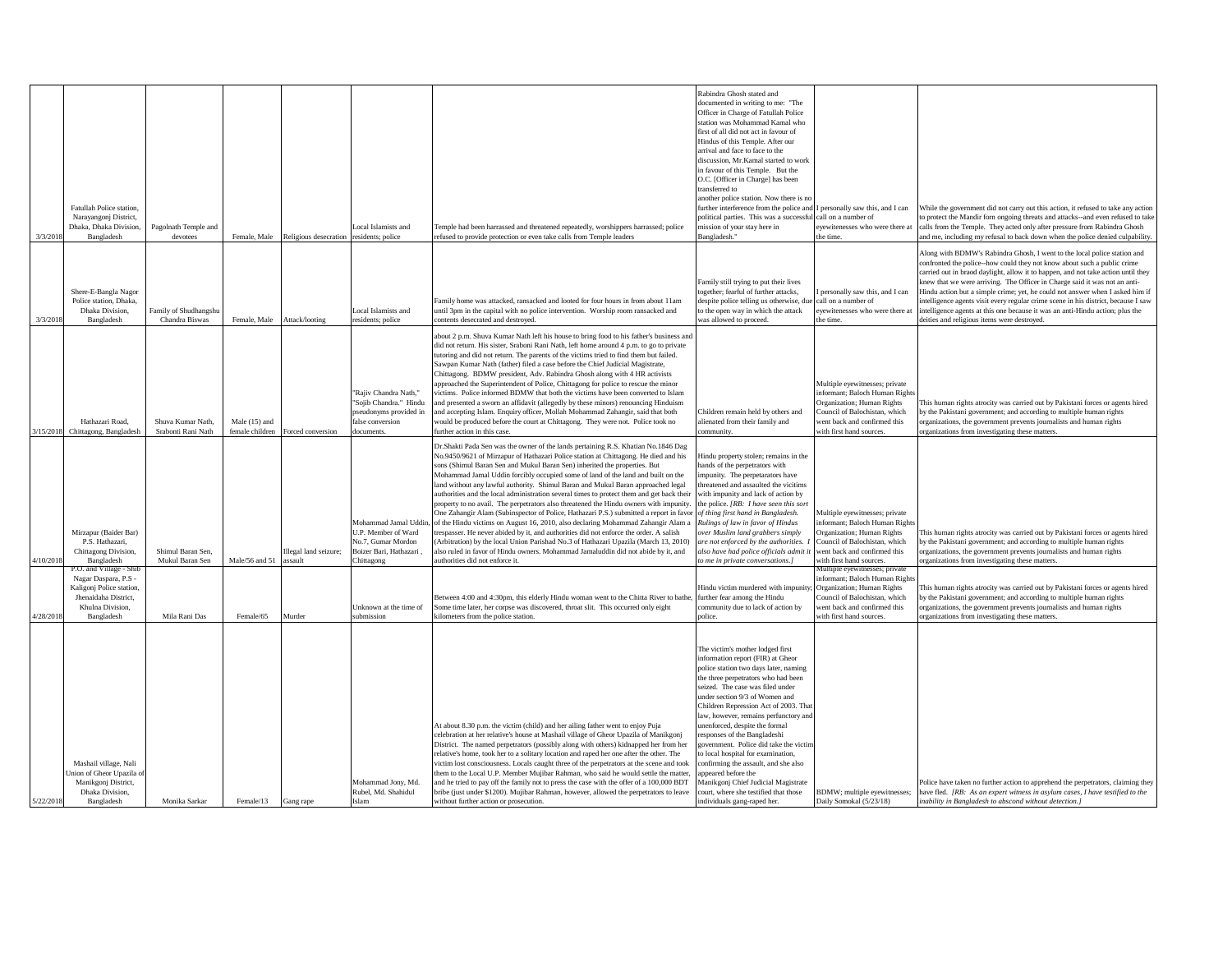|          |                                                                                                                                        |                              |           |                                      |                                                                                                                                                         | The repeated attack on Human Rights Defender - Adv. Rabindra Ghosh and his house<br>around 8.30 p.m. is part of ongoing attempts by members of the government and<br>radicals to stop humanitarian activities for the minorities of Bangladesh. Previously the<br>houses of Adv. Ghosh was also demolished/looted on April 24, 2018 at about 1.30 a.m<br>Further as part of this effort, the local Councillor, Hajee Md. Nure Alam of Dhaka City                                                                                                                                                                                                                                                                                                                                                                                                                                                                                                                                                                                                                                                                                                                                       |                                                                                                                                                                                                                                                                                                                                                |                                                                                                                                                                           |                                                                                                                                                                                                                                                                                                                                                                                                                                                                                                                                                                                                                                                                                                                                                                                                                                                                                                                                                                                                                                                                                                                                                                                                                                                                                                                                                                                                                                                                                                                                                                                                                                                                                                                                                                                                                                                                                                                                                                                                                                                  |
|----------|----------------------------------------------------------------------------------------------------------------------------------------|------------------------------|-----------|--------------------------------------|---------------------------------------------------------------------------------------------------------------------------------------------------------|----------------------------------------------------------------------------------------------------------------------------------------------------------------------------------------------------------------------------------------------------------------------------------------------------------------------------------------------------------------------------------------------------------------------------------------------------------------------------------------------------------------------------------------------------------------------------------------------------------------------------------------------------------------------------------------------------------------------------------------------------------------------------------------------------------------------------------------------------------------------------------------------------------------------------------------------------------------------------------------------------------------------------------------------------------------------------------------------------------------------------------------------------------------------------------------|------------------------------------------------------------------------------------------------------------------------------------------------------------------------------------------------------------------------------------------------------------------------------------------------------------------------------------------------|---------------------------------------------------------------------------------------------------------------------------------------------------------------------------|--------------------------------------------------------------------------------------------------------------------------------------------------------------------------------------------------------------------------------------------------------------------------------------------------------------------------------------------------------------------------------------------------------------------------------------------------------------------------------------------------------------------------------------------------------------------------------------------------------------------------------------------------------------------------------------------------------------------------------------------------------------------------------------------------------------------------------------------------------------------------------------------------------------------------------------------------------------------------------------------------------------------------------------------------------------------------------------------------------------------------------------------------------------------------------------------------------------------------------------------------------------------------------------------------------------------------------------------------------------------------------------------------------------------------------------------------------------------------------------------------------------------------------------------------------------------------------------------------------------------------------------------------------------------------------------------------------------------------------------------------------------------------------------------------------------------------------------------------------------------------------------------------------------------------------------------------------------------------------------------------------------------------------------------------|
|          | Kalunagar Kamrangircha                                                                                                                 |                              |           | Massive attack;                      | Over 300 attackers;                                                                                                                                     | Corporation instituted a false criminal case against Advocate Ghosh for alleged<br>extortion of money (50,000 BDT) from him. There is no evidence of this, but the police<br>accepted the case and rendered Ghosh in a great distress.<br>Mr.Ghosh that same night met with Asaduzzaman Khan Kamal, Minister for Home<br>Affairs at his official residence in Dhaka. His response in front of others was "Why you<br>are constructing a house within a river or Khal? Why did you not meet with Food<br>Minister Adv. Kamrul Islam for an amicable solution? He also continued to say "Why<br>you are damaging the integrity of the country? Why are you putting the country in a<br>peril?" He added, "Why you keep a relationship with (American human rights activist)<br>Dr. Richard Benkin?". According to Ghosh, the Minister then added, "If you prove the<br>lands you purchased is personal property rather than Government property, no person in<br>your area at Kamrangirchar will harm you any more." Ghosh added that the Minister's<br>hreatening words, made him feel unsafe<br>for rest of my life and security." Neither did the Minister or any other official take | Mr. Ghosh's property remains<br>destroyed, and he has no access to it.<br>No action has been taken by<br>authorities to determine the cause or<br>arrest the perpetrators who committed<br>the crimes against Mr. Ghosh. This is<br>one of many attacks on the human<br>ights advocate, which led the<br>nternational Commission of Jurists to | Multiple eyewitnesses; testimony<br>by the victim, numerous articles<br>ncluding some in Dhaka's most<br>videly read and respected dailies<br>The Daily Star and New Age. |                                                                                                                                                                                                                                                                                                                                                                                                                                                                                                                                                                                                                                                                                                                                                                                                                                                                                                                                                                                                                                                                                                                                                                                                                                                                                                                                                                                                                                                                                                                                                                                                                                                                                                                                                                                                                                                                                                                                                                                                                                                  |
| 5/23/201 | Police Station, Dhaka,<br>Bangladesh                                                                                                   | Rabindra Ghosh               | Male      | intimidation for<br>uman rights work | several government<br>officials                                                                                                                         | action against known perpetrators responsible for the home demolition and<br>looting of valuables.                                                                                                                                                                                                                                                                                                                                                                                                                                                                                                                                                                                                                                                                                                                                                                                                                                                                                                                                                                                                                                                                                     | declare that there was no effective rule<br>of law in Bangladesh.                                                                                                                                                                                                                                                                              | <b>Bangladesh National Human</b><br><b>Rights Commission.</b>                                                                                                             | See previous remarks                                                                                                                                                                                                                                                                                                                                                                                                                                                                                                                                                                                                                                                                                                                                                                                                                                                                                                                                                                                                                                                                                                                                                                                                                                                                                                                                                                                                                                                                                                                                                                                                                                                                                                                                                                                                                                                                                                                                                                                                                             |
| 5/10/201 | Near Government Mohila<br>College Gate -Chasara,<br>P.S., Narayangonj Sadar,<br>Narayangonj District,<br>Dhaka Division,<br>Bangladesh | Thithi Rani Halder           | Female/16 | Abduction; forced<br>onversion       | Abul Kalam Azad (police<br>official who took the<br>bribe/ransom), Md.<br>Mehidi Hasan Bulbul.<br>Bazlu Mridha, and two-<br>three unknown<br>ccomplices | At about 2 p.m., Thiti Fani Halder, a minor Hindu girl, appeared for her Higher<br>Secondary School Certificate examination from Narayangonj Mohilla College. When<br>she arrived at the Mohilla College gate, the perpetrators intercepted her, forced her into<br>a micro-bus, and decamped. Some locals tried to save her, but in vain. The perpetrators<br>after kidnapping the girl sent messages to her mother via mobile phone (6/12/18 at<br>about 7.17 pm) demanding ransom, saying "If you would like to get your daughter back<br>hen you will have to pay us."                                                                                                                                                                                                                                                                                                                                                                                                                                                                                                                                                                                                             | The young girl has not been seen<br>since, has been forcibly converted to<br>slam                                                                                                                                                                                                                                                              | Aultiple eyewitnesses; BDMW<br>The Daily Juger Chinta (7/4/18)                                                                                                            | The victim's father went to police station with all relevant information, but the<br>Subinspector of Police, Abul Kalam Azad, delayed the investigation and did<br>not register the case until 6/23/18, at which point it was too late to recover the<br>victim. Police then showed forged and pre-dated documents alleging<br>conversion to Islam and a marriage; also changing the victim's name to a<br>Muslim name, Fathema Tuz Zohara. That document, which also alleges the<br>change of religion, was dated 9/14/17, clearly a forgery. Moreover, child<br>marriage is not allowed under Bangladesh law (and minor victim is protected<br>under that law). During the BDMW investigation, the police in charge (Abul<br>Kalam Azad) blamed the father for the victim not being recovered, which is<br>contrary to the facts above. Additionlly, per the victim's father, he paid a 50,000<br>BDT ransom to Abul Kalam Azad, supposedly to get his dayughter back; but,<br>the father said, the police did not do anything after that (and it is presumed that<br>Abul Kalam Azad kept the money). Rather, he later said, "Your daughter has<br>been converted to Islam and she will not return to your family." Even so, police<br>demands for money to recover the victim to her continue. Rabindra Ghosh<br>(BDMW attorney) spoke with the Additional Superintendent of Police about<br>this. According to Mr. Ghosh, he became angry and started verbally abused<br>him. He also told him once the (forced) conversion was noted per sworn<br>affadavit (even if the latter is challenged as falsified), there is no recourse. The<br>child will never be allowed to renounce the Islamic faith. Per Ghosh, he spoke<br>with Md. Asaduzzaman Khan Kamal, Home Minister of Bangladesh, about the<br>kidnapping and forced conversion, and about the police's abusive behavior<br>oward him and other human rights investigators. The Home Minister also said<br>e will look into the matter and has not gotten back to Mr. Ghosh since. |
| 6/11/201 | Char Biswanath.<br>Serajdikhan Police<br>Station, Munshigonj<br>District, Dhaka Division,<br>Bangladesh                                | Dharma Dev & Radha<br>Mandir | Mandir    | extortion                            | Religious desecration; Unknown at the time of<br>submission                                                                                             | At about 2-5 a.m., while the Pujaries were sleeping outside the Temple, perpetrators<br>burst in and destroyed Hindu deities, cut off the head of Dharma Dev, broke some<br>glasses and caused multiple damage, then fled.                                                                                                                                                                                                                                                                                                                                                                                                                                                                                                                                                                                                                                                                                                                                                                                                                                                                                                                                                             | Deities, property destroyed. Hindu<br>ommunity fearful and intimidated;<br>and they see that they have no recourse Multiple eyewitnesses; BDMW<br>to the rule of law or action by the<br>authorities.                                                                                                                                          | multiple newspapers including<br>the Bangla Tribune                                                                                                                       | Shri Dilip Mondal Babu (Secretary of the Temple) tried to file a complaint<br>before Akhtaruzzaman, Assistant Superintendent of Police, Serajdikhan Circle.<br>The latter refused to allow that any crime had been committed. He said that the<br>police would take no action that that local Hindus would have to find any<br>perpetrators. Bangladeshi law calls for protection of religious minorities, but<br>this case again demostrates the gap between the written law and the rule of law<br>as practiced by authorities in Bangladesh. Police expressed displeasure with<br>the fact that the incident had appeared in the media and, according to locals,<br>then tried to suppress further coverage or revelation of the material facts in the<br>case. On July 27, 2018, at about 5pm, Rabindra Ghosh and Dilip Kumar Ray<br>of BDMW visited the scene of the religious desecration and took video<br>interviews of eyewitnesses to the crime. Most said that they could not identify<br>the perpetrators of the attack because it was night. It is not unlikely, however,<br>that the locals were motivated by intimidation and fear of retaliation. This is<br>widespread among Hindus and other minorities in Bangladesh who have been<br>victimized by retaliating criminals, and who have no recourse with police and<br>other authorities. The local Police Superintendent claimed that the Hindus did<br>not lodge and FIR/complaint. Those locals, however, showed BDMW copies<br>of the complaints they lodged with the police. The police took no action.<br>Another police official said with no identification of the perpetrators by the<br>victims, they could do nothing. Of course, identifying criminals is teh<br>responsibility of the police, who refused to carry out (even in the attempt) those<br>responsibilities for the Hindu community members. As noted by BDMW, this<br>s why "the result of cases will be zero."                                                                                      |